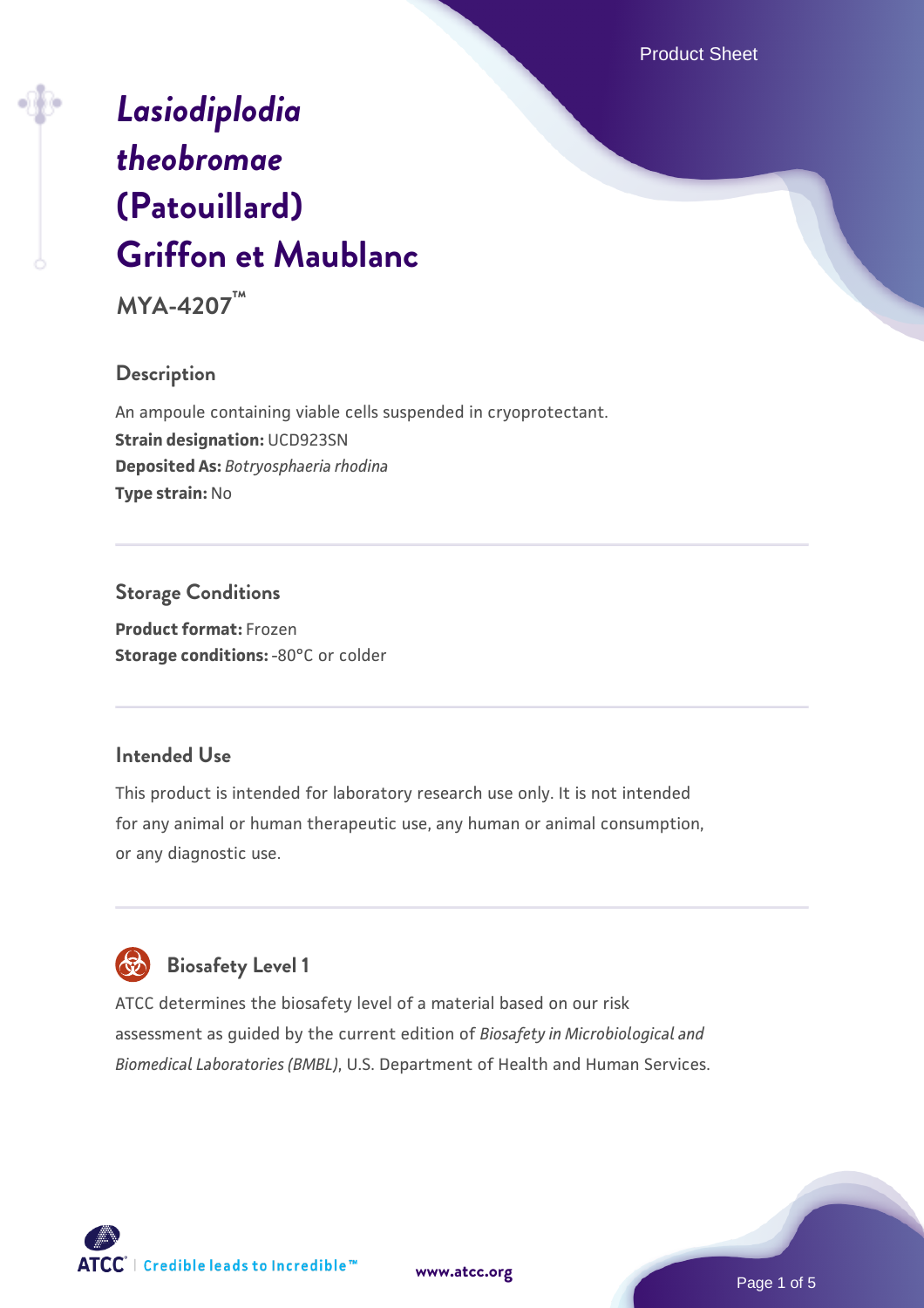#### **MYA-4207**

It is your responsibility to understand the hazards associated with the material per your organization's policies and procedures as well as any other applicable regulations as enforced by your local or national agencies.

ATCC highly recommends that appropriate personal protective equipment is always used when handling vials. For cultures that require storage in liquid nitrogen, it is important to note that some vials may leak when submersed in liquid nitrogen and will slowly fill with liquid nitrogen. Upon thawing, the conversion of the liquid nitrogen back to its gas phase may result in the vial exploding or blowing off its cap with dangerous force creating flying debris. Unless necessary, ATCC recommends that these cultures be stored in the vapor phase of liquid nitrogen rather than submersed in liquid nitrogen.

#### **Certificate of Analysis**

For batch-specific test results, refer to the applicable certificate of analysis that can be found at www.atcc.org.

#### **Growth Conditions**

**Medium:**  [ATCC Medium 334: Oatmeal agar](https://www.atcc.org/-/media/product-assets/documents/microbial-media-formulations/3/3/4/atcc-medium-334.pdf?rev=e382a75a48794764902dd7457c97fc29) **Temperature:** 25°C

#### **Handling Procedures**

**Frozen ampoules** packed in dry ice should either be thawed immediately or stored in liquid nitrogen. If liquid nitrogen storage facilities are not available,

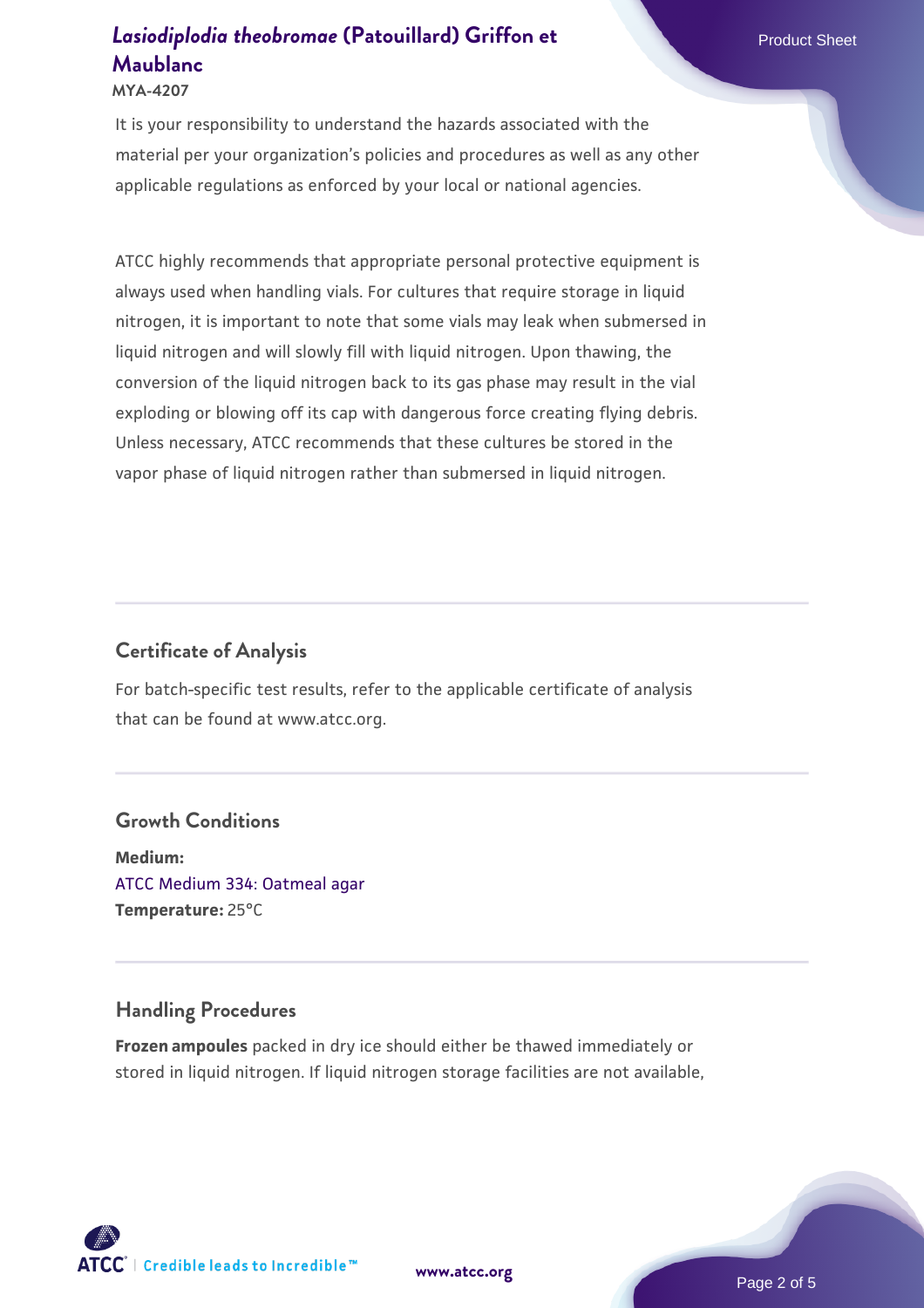#### **MYA-4207**

frozen ampoules may be stored at or below -70°C for approximately one week. **Do not under any circumstance store frozen ampoules at refrigerator freezer temperatures (generally -20°C)**. Storage of frozen material at this temperature will result in the death of the culture.

- 1. To thaw a frozen ampoule, place in a **25°C to 30°C** water bath, until just thawed **(approximately 5 minutes)**. Immerse the ampoule just sufficient to cover the frozen material. Do not agitate the ampoule.
- 2. Immediately after thawing, wipe down ampoule with 70% ethanol and aseptically transfer at least 50 µL (or 2-3 agar cubes) of the content onto a plate or broth with medium recommended.
- 3. Incubate the inoculum/strain at the temperature and conditions recommended.
- 4. Inspect for growth of the inoculum/strain regularly for up to 4 weeks. The time necessary for significant growth will vary from strain to strain.

#### **Material Citation**

If use of this material results in a scientific publication, please cite the material in the following manner: *Lasiodiplodia theobromae* (Patouillard) Griffon et Maublanc (ATCC MYA-4207)

#### **References**

References and other information relating to this material are available at www.atcc.org.

#### **Warranty**

The product is provided 'AS IS' and the viability of ATCC® products is warranted for 30 days from the date of shipment, provided that the customer has stored and handled the product according to the information included on the product information sheet, website, and Certificate of

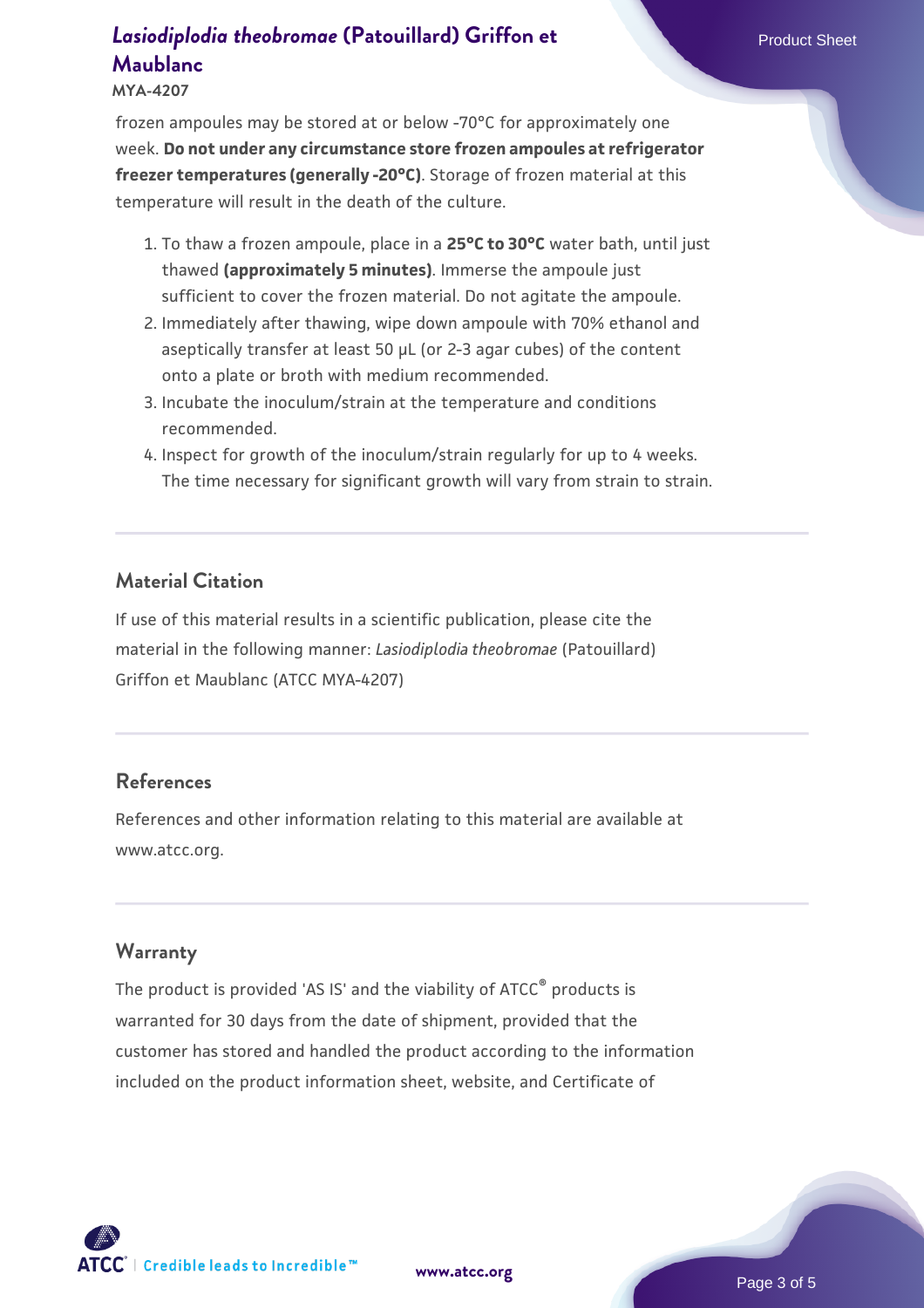#### **MYA-4207**

Analysis. For living cultures, ATCC lists the media formulation and reagents that have been found to be effective for the product. While other unspecified media and reagents may also produce satisfactory results, a change in the ATCC and/or depositor-recommended protocols may affect the recovery, growth, and/or function of the product. If an alternative medium formulation or reagent is used, the ATCC warranty for viability is no longer valid. Except as expressly set forth herein, no other warranties of any kind are provided, express or implied, including, but not limited to, any implied warranties of merchantability, fitness for a particular purpose, manufacture according to cGMP standards, typicality, safety, accuracy, and/or noninfringement.

#### **Disclaimers**

This product is intended for laboratory research use only. It is not intended for any animal or human therapeutic use, any human or animal consumption, or any diagnostic use. Any proposed commercial use is prohibited without a license from ATCC.

While ATCC uses reasonable efforts to include accurate and up-to-date information on this product sheet, ATCC makes no warranties or representations as to its accuracy. Citations from scientific literature and patents are provided for informational purposes only. ATCC does not warrant that such information has been confirmed to be accurate or complete and the customer bears the sole responsibility of confirming the accuracy and completeness of any such information.

This product is sent on the condition that the customer is responsible for and assumes all risk and responsibility in connection with the receipt, handling, storage, disposal, and use of the ATCC product including without limitation taking all appropriate safety and handling precautions to minimize health or environmental risk. As a condition of receiving the material, the customer agrees that any activity undertaken with the ATCC product and any progeny or modifications will be conducted in compliance with all applicable laws, regulations, and guidelines. This product is provided 'AS IS' with no



**[www.atcc.org](http://www.atcc.org)**

Page 4 of 5